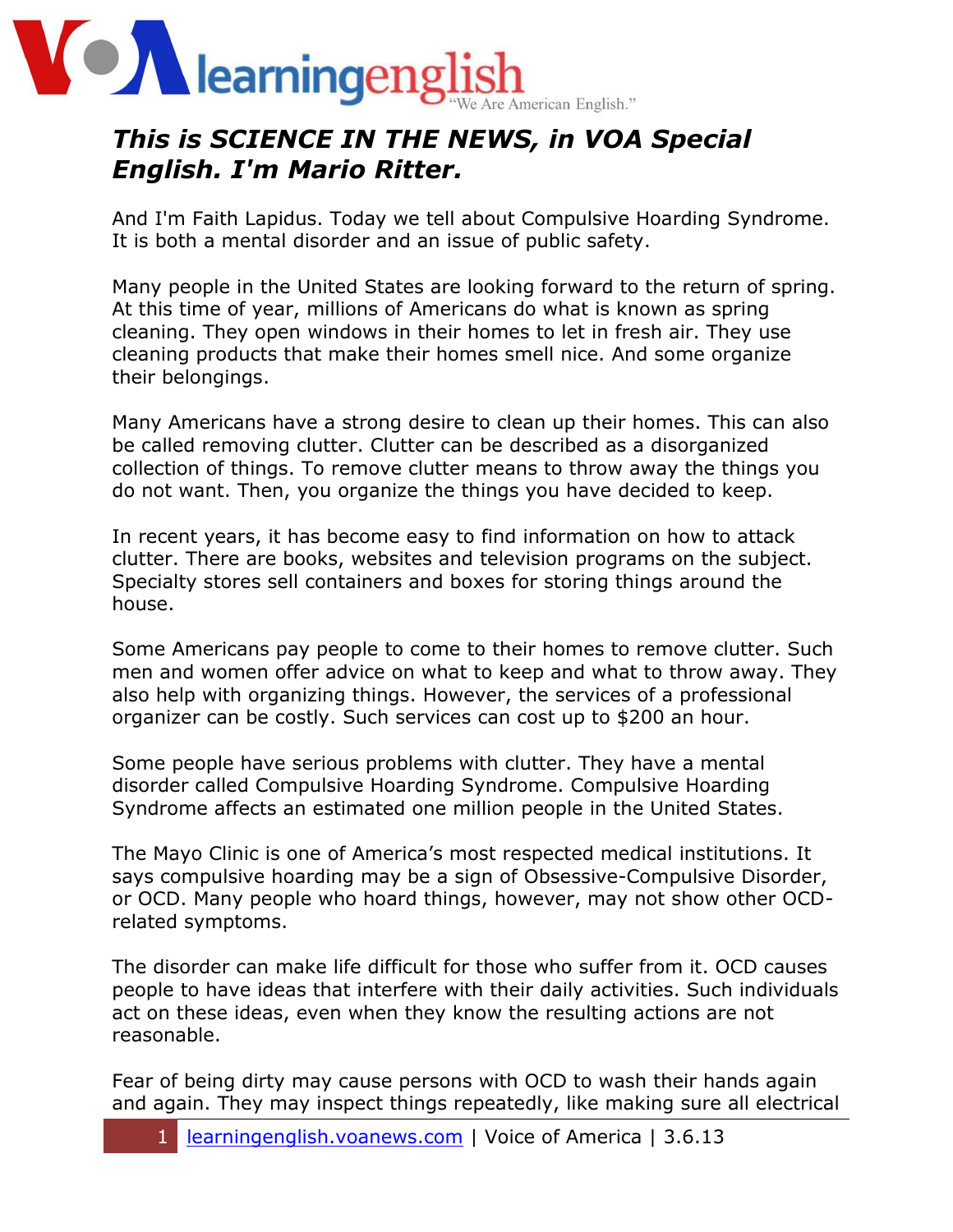

devices are turned off.

People with untreated OCD may not be able to control the urge to repeat senseless activities. People with Compulsive Hoarding Syndrome gather many objects and seemingly cannot remove them. Most people would say the objects that hoarders collect are useless or worthless. However, hoarders believe the objects could be useful some day. They may even develop an emotional connection to such things.

Hoarders are afraid to throw away things. At the same time, they continue to bring more and more things into their homes. They may save objects such as newspapers, clothing, and even old food.

Hoarders live with so much clutter that it may endanger their physical health. Dirt, insects and bacteria that form over time can cause sickness.

Safety experts say the homes of hoarders often are unsafe. A room filled with newspapers, for example, can cause floor supports to break down. In many cases, a room is filled from top to bottom with useless things. There is only a small space to walk from one end of the room to the other.

One of the most famous hoarding cases involved two brothers in New York City. Homer and Langley Collyer were found dead in their home in 1947. Langley Collyer was buried under what appeared to be a mountain of old newspapers. The weight of the newspapers crushed him. Langley was Homer's caretaker. Medical experts believed

Langley had been dead for several days before his brother Homer died of starvation.

Police found the home filled with thousands of unread books, pieces of wood, and skins from large fruits and vegetables. The brothers also saved pipes and large automobile parts.

Compulsive hoarding can have a severe effect on a family. Family members who share a home with a hoarder cannot understand why their loved one keeps so many useless and sometimes dangerous things. It prevents the family from enjoying their home. Experts say the hoarder should make a greater effort to keep the home clean and organized. However, it is not that simple.

Randy Frost is a psychologist at Smith College in the American state of Massachusetts. He has studied hoarding. Professor Frost says it is more than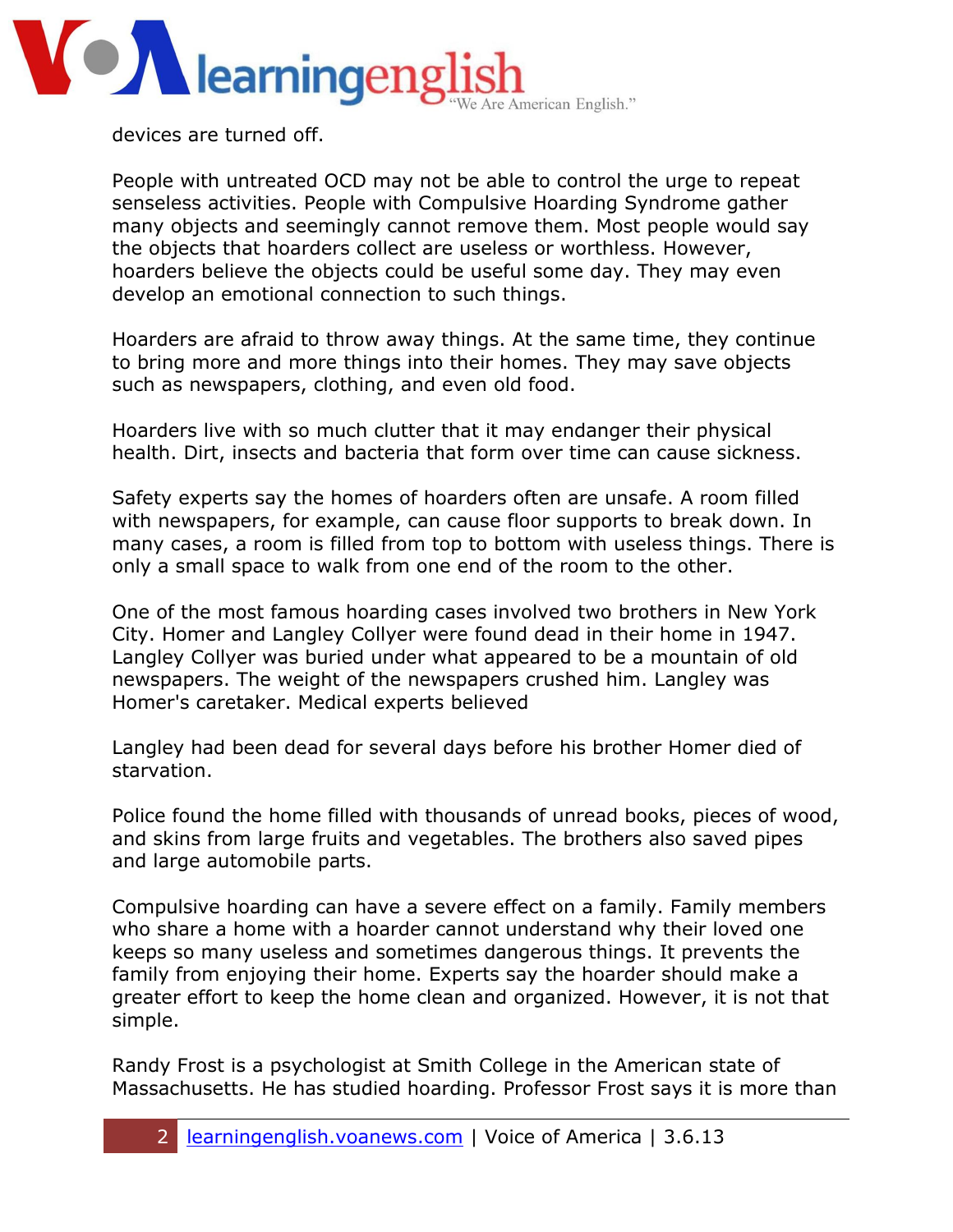## **OZ** learningeng e American English."

a mental disorder. He says hoarding is a public health issue.

Severe health risks can result from collecting waste, food or materials that can cause fires. In the United States, hoarding violates laws that were created to protect public safety and property. Some cities have formed groups to deal with the problems caused by hoarding. Each group usually has representatives from one or more government agencies.

Agency officials say they often hear about hoarders from people who live near someone affected with the disorder. Those people no longer want to see broken household objects or old clothing lying on property near their homes.

Persons suffering from Compulsive Hoarding Syndrome do not only collect objects. Some collect cats, dogs, birds, snakes or other animals. Most animal hoarders believe they are rescuing the animals to care for them. But unlike most pet owners, hoarders do not realize when they have too many animals. They are really doing more harm than good. They may not be able to provide health care for the animals. Some animals may not be washed or fed.

Officials have been shocked at the condition of the homes of animal hoarders. Floors were covered with animal wastes. Infectious diseases were a problem. Some animals were found starving, while others had died.

A grand jury in New York once charged a man and his wife with hoarding hundreds of cats. The cats clearly had not received good care. Investigators said some of the animals were missing teeth or eyes. Others were suffering from many insect bites and dehydration - a lack of needed fluids in the body. The owners were charged with torturing and injuring animals.

Americans have shown deep interest in the strange behavior of animal hoarders like the people in New York. Several television channels show reality programs about hoarders. Reality programs present events as they happen, such as the rescue of animals from hoarders' homes.

Television cameras capture the sadness of the owners as animal police take away their pets. And the cameras show the struggles of the hoarders and the efforts of people who want to help them.

Gregory Chasson is a mental health expert who teaches at Towson University in Maryland. He says the public's interest in hoarding programs comes from most people's desire to collect things.